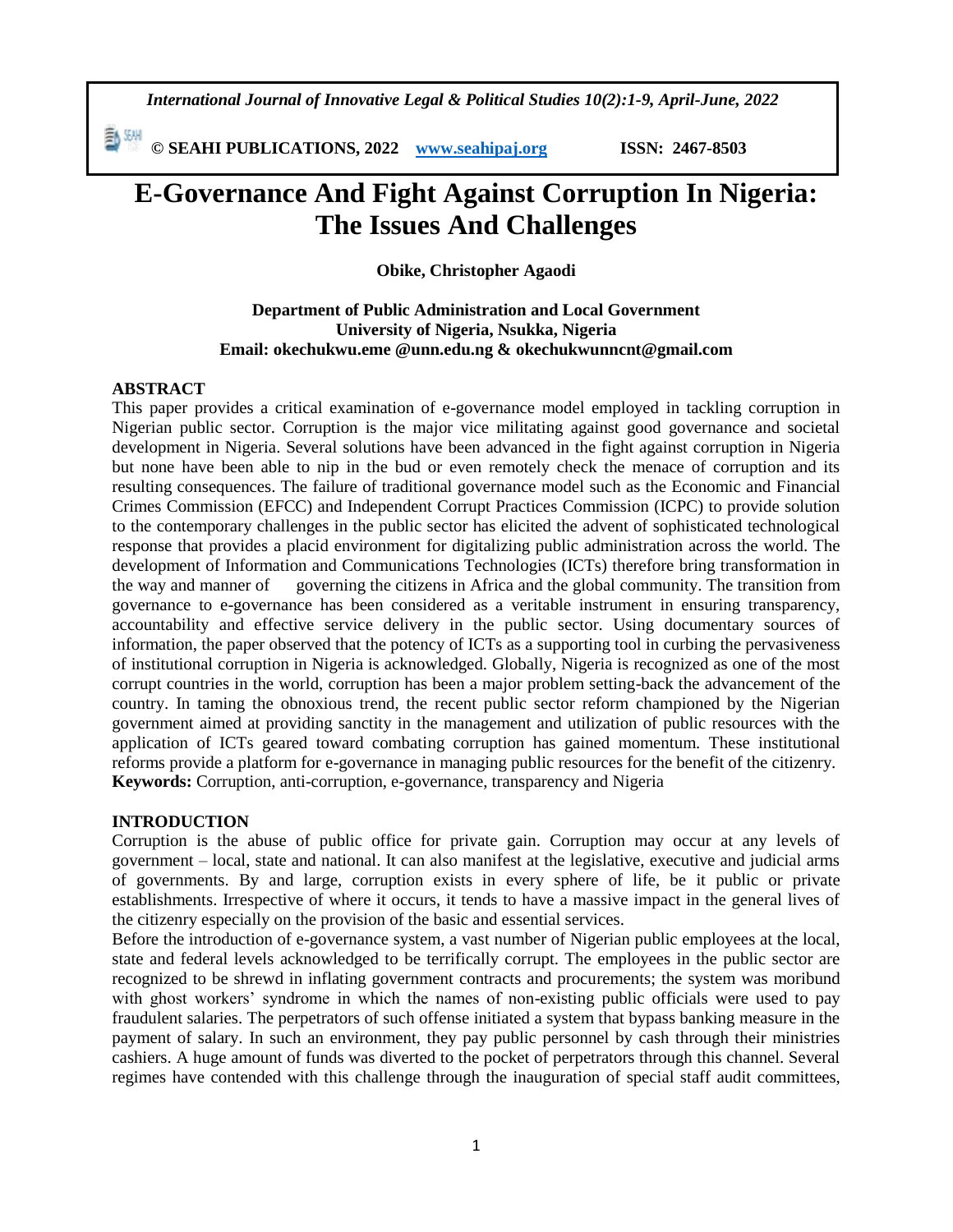the committee introduced "Table Payment" which requires physical presence of staff. However, this measure was unable to rule out the corrupt elements in the public sector.

Consequently, the diversion of government revenue and foreign aid into the individual personal purse within the public sector has contributed to the deprivation of some basic social services. It has been estimated that approximately 400 billion Naira was stolen from Nigerian public treasury from 1960 to 1999, between 2005 and 2004, the sum of \$182 billion was diverted from the public accounts via illegitimate financial flows. The stolen common wealth meant for educational development, health sector and general infrastructural development was diverted by public office holders for personal aggrandizement [Hoffman and Patel, 2017 ]. The culture of corruption entrenched in Nigerian public sector has a great impact in the life of the citizens. Its effect on infrastructural development has been acknowledged and its corollary has been experienced by the citizens in their daily engagement.

For a long time, local and international anti corruption crusaders ranked Nigeria one of the most corrupt nations in the world. There is no tacit agreement between analysts on when the deadly virus set into the soul of the nation. Some piqued corruption rolled in immediately after the lowering of the Union Jack on 1st October 1960 while a horde of others believed it started when the military crossed the borderline of their constitutionally and traditionally given responsibility of defence of territorial integrity of the nation into politics. In the whole attempts of discussing the issue of corruption in Nigeria, there is always an attempt to scale regimes based on perceptions not necessarily judgments of reputable global and local anti graft agencies.

The two military regimes of Generals Ibrahim Babangida and Sani Abacha were seen as the most corrupt in the history of the nation yet during their combined 14yrs reign bodies like Transparency International did not rank them the most corrupt people in the world [\(www.tranparency.org](http://www.tranparency.org/) 1999-2007). In view of this, the regime of former Chief Olusegun Obasanjo resolved from the onset of his administration to make war against corruption a major agenda of his administration but Nigeria got the worst ranking in the history of the nation. Throughout his Eight (8) years reign from 1999-2007 Nigeria was atop the chat and never left the first five most corrupt nations in the world. One impeccable realism and feature of Nigeria is that, the more the revenue a regime has at its disposal the more the scale of corruption. It is on record that the revenue that accrued to the nation's coffers between 29th may 1999 to 29th may 2007 surpassed what accrued to Nigeria from 1st October 1960 to the day Chief Obasanjo took over.

From 1st October to date Nigeria had civilians and military regimes, and virtually all their coup speeches and inaugural addresses, the fight against corruption was promised as a cardinal principle or advanced as a reason for toppling a regime. The tough talk against corruption is followed by setting up of special committees or bodies to combat or investigate corruption charges. In 1975 Gen. Murtala Mohammed's regime set up an investigative panel which indicted all the twelve military governors that served under Gen. Yakubu Gowon (Akinola, 2002). Gen. Muhammadu Buhari toppled the regime of Alh. Shehu Shagari and set up special tribunals that investigated political office holders in the Second Republic. The kleptocratic regime of Gen. Sani Abacha that was viewed one of the most corrupt in the history of the nation as not left out in attempts to cleansing the system of corruption by establishing the Failed Banks Tribunal that investigated unethical practices in the country's banking sector.

The regime of Chief Obasanjo stretched the war on corruption farther than its predecessors. He established two bodies viz Independent Corrupt Practices Commission (ICPC) and Economic and Financial Crime Commission (EFCC) to purge the system of corruption. These bodies were given broad powers to arrest and prosecute suspects and partner with foreign bodies in hunting down trans-national fraudsters. These bodies were showered with local and international supports bordering financial assistance, training of personnel in modern crime detection and fighting, prosecution knowhow etc. Despite much ado and great expectations, the virus of corruption kept spreading like bush fire and the nation recorded one of the worst scenarios where public official was caught in foreign countries on money laundering and other related offences (EFCC ACT 2004/ICPC ACT2000, Danfulani, 2013).

The nexus between e-governance and anti-corruption war has been globally pronounced by a number of scholars [Ojo,2014 Anderson, 2009, Shim and Eom, Mauro,1995 and Garcia-Murillo and Ortega}. Information Communication Technology is considered as a fundamental instrument that can be employed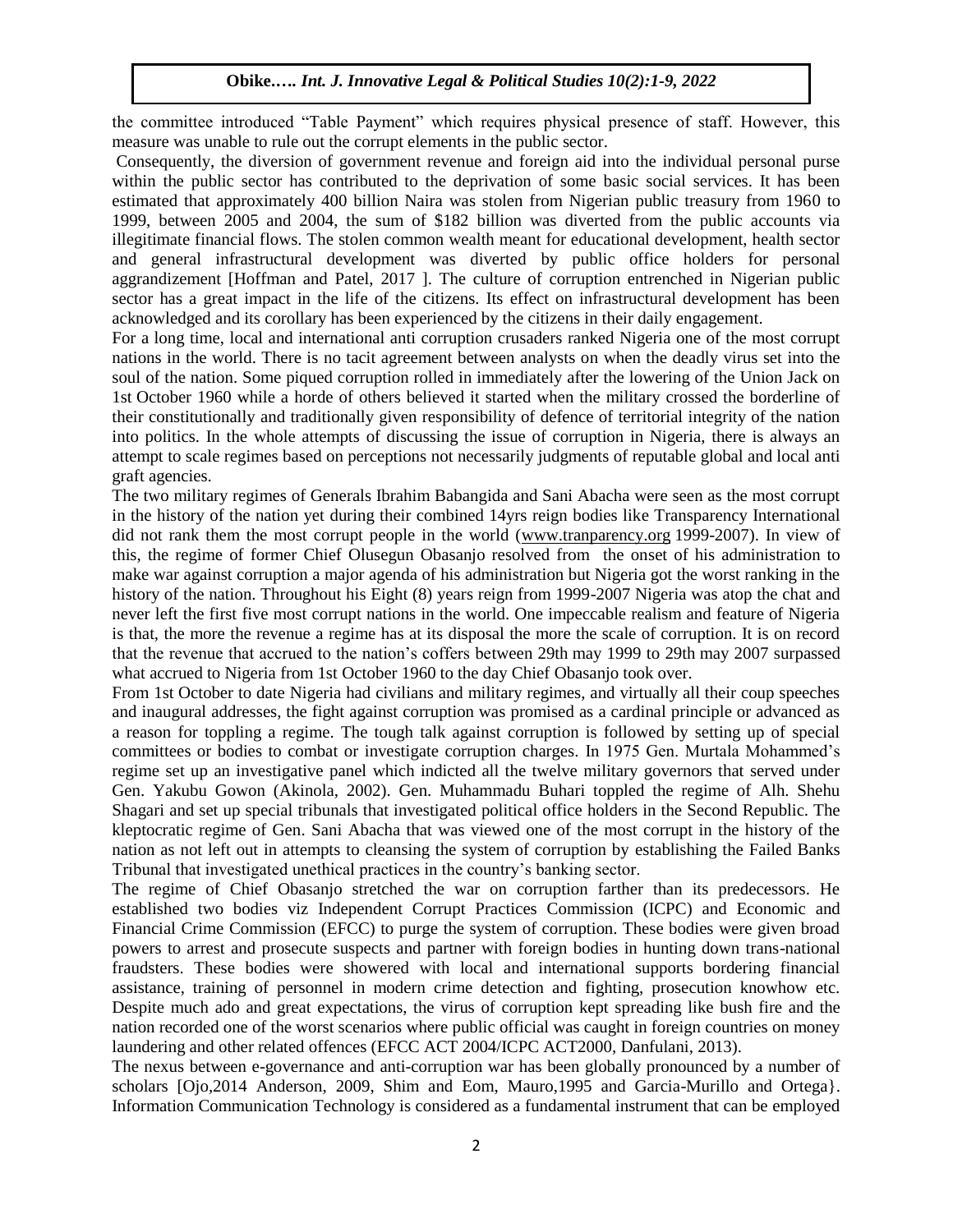to tame the ugly trend of corruption. ICT is capable of mitigating corruption by promoting good governance, monitoring the activities of government and the governed. The use of electronic measure in the daily governmental business has a great impact in the fight against corruption among other measures put in place by the government in many developing nations of the world [Lupu and Lazăr, 2015]

In order to address this, experts such as Adepetun {2015} Eme, et.al{2017}, Amenaghawon & Ilo{2016}, among others have urged President Muhammadu Buhari to give e-government priority in his administration as a strategic measure to check leakages in spending and exposure of officials to public funds.

These scholars and other experts' thesis support the views of the participants, who met in Abuja in 2015 at the conclusion of a two-day "2015 E-Government Summit", based their submission on the recent disclosure by President Buhari that an estimated \$150 billion had been stolen from the country and stashed abroad in the last 10 years by some unscrupulous government officials and other Nigerians. According to them, adoption of e-government will, to a larger extent, help in curbing cases of financial fraud in government circles.

Speaking as the Special Guest of Honour at the summit, Governor of Anambra State, Willie Obiano, maintained that the adoption of e-government in Anambra, especially in the area of tax collection, has raised the Internally-Generated Revenue (IGR) of the state from less than N1 billion to its current N1.1 billion monthly, with the ultimate objective to increase the IGR target to N3 billion monthly. "In Anambra, our aggressive pursuit of a vision and mission strategies through an efficient use of ICT has attracted an inflow of investment to the tune of N2.4 billion to Anambra State in the past one year". "The whole idea is to use government machinery to channel private sector interest for the advantages of the citizens by making the environment conductive through efficient use of ICT," Obiano said. Also speaking at the forum, Deputy Governor (Operations) of the Central Bank of Nigeria (CBN), Alhaji Suleiman Barau, said the CBN's introduction of electronic transaction policies was meant to ensure efficiency in financial transactions and curb corruption in the system. He noted that while the Federal Government and its parastatals have also embraced a number of ICT-related initiatives in recent past in their services, with resultant cost-saving and ability to plug the leakages in its financial dealings, "there is an urgent need to popularise wider and holistic embrace of e-government." Barau said that with the passage of three major bills relating to electronic transactions in Nigeria by the sixth National Assembly, the road is now clear for e-payment landscape in the country to achieve increased sanity.

The event was organised by E-Payment Providers Association of Nigeria (E-PPAN), in collaboration with the Financial Services Strategy (FSS) 2020 and the CBN.

The Head, Programme Office, FSS2020, Oluwatoyin Joko, explained that the collaboration with E-PPAN was considered critical as it allows FSS2020 Office to see how it can better re-organise the major financial markets, insurance, pension and mortgage as well as agriculture and the Small and Medium Enterprises (SMEs) using e-government as a strategy.

# **Conceptualizing of Terms- ICT:**

Information and Communications Technologies (ICTs) is one of the means of Public service delivery in the Nigerian federal civil service. Indeed, ICTs usage is as old as the Nigerian federal civil service. ICT has therefore, been applied over the years in the Nigerian civil service as a means of public service delivery. The only difference now has to do with the sophistication of ICTs in use in the federal civil service vis-à-vis the ones that were used in the early days of the service. ICT is a digital way of engaging transaction with customers and clients. It refers to any artefact, technique or knowledge used to create, store, manage and disseminate information (Hewitt de Alcantra, 2001:8). The World Bank (cited in Nweke, 2007a:175) defines ICT as a set of activities that facilitate the capturing, storage, processing, transmission and display of information by electronic means. For Akunyili (2010), ICT is an umbrella term that covers all technical means for processing and communicating information. ICTs include telegraph, telecommunications, radio, television, computers, internet services and wireless technologies. ICT is therefore, a broad subject that is concerned with technology and other aspects of managing and processing large-scale information. This is what is regarded as e-government and e-governance in Public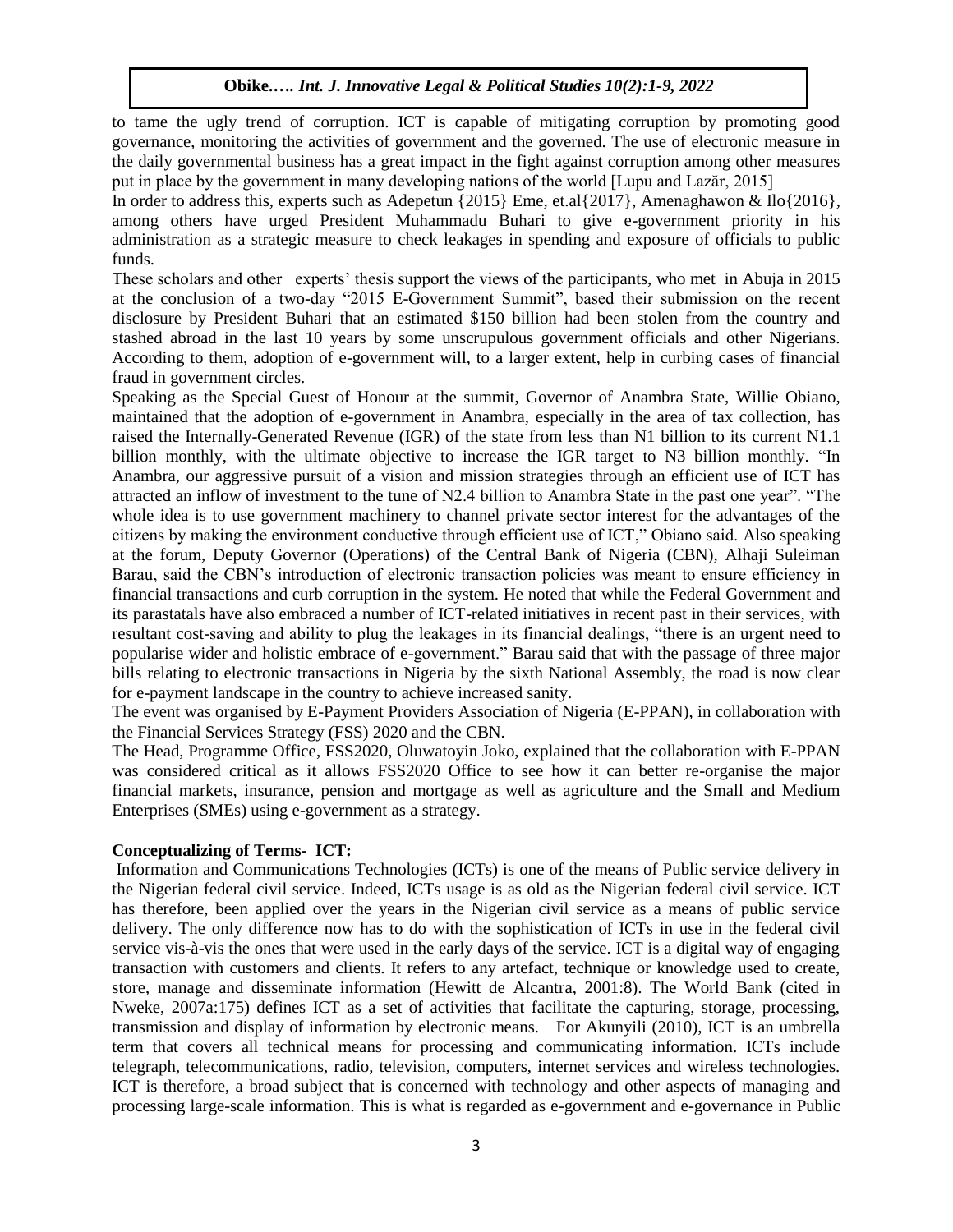Administration. In this study, we used the concept of ICTs interchangeably with digital technology, electronic government (e-government), electronic governance (e-governance), and digital government. The practices and applications of electronic technology in the civil service in both the developed and developing countries show that it is a powerful means of delivering better quality services, reducing waiting time, red tape, raising productivity and improving transparency and accountability. The extant literature is indeed replete with the great potentials of ICT tools and applications for operational efficiency, cost reduction, improved quality of services, convenience, innovation and learning in the public sector. ICT is therefore, believed to offer considerable potential for sustainable service delivery (Ndou, 2004; Eme et al 2007; Nweke, 2007a; Nweke, 2007b).

Our concern in this paper is how it can be used as an instrument for fighting graft.

#### **Electronic Governance**

According to UN e-government survey of 2004, 2005, and 2008 e-government is the use of internet technology as a means of exchanging information, providing services and transacting with citizens, businesses, and other arms of government.

E-government has four primary delivery tracks namely: Government-to-Citizen or Government-to-Customer (G2C); Government-to-Business (G2B); Government-to-Government (G2G); and Governmentto-Employee (G2E) (Adeyemo, 2010).

E-governance came as a result of revolution in Information and Communication Technology which finds expression in digital technologies like personal Computers, the internet, mobile telephony, and different electronic applications. A confluence of these technologies eased the flow of information, its accessibility and delivery. This came with numerous advantages because citizens were connected with government, government became more efficient and robust, cost of governance and transaction were scaled down, and transparency was enhanced.

Nigeria boarded the ship of e-governance like any other developing nation as in the middle of the last decade, and since then, virtually all facets of life have experienced unprecedented transformation. At the initial stage of e-activities in Africa, Nigeria was assessed low compared to countries like Kenya, South Africa, Egypt and the rest. With the deregulation of the sub-sector and direct capital investment by foreign firms, the country experienced a quantum leap and overtook all other countries in the continent principally because of the largeness of the population which is roughly put at about 170 million people and the share wealth of the nation which gave a sizeable number of the citizens and governments at the three tiers of authorities the capacity to buy Personal Computers, Smartphones, and other internet related appliances and run internet programmes that integrated governmental ministries and departments (Akunyili, 2010). Because of this massive growth in communication and the virginity of the market in Nigeria has become a preferred destination of international telecommunication investors from Asia, Middle East, South Africa and Europe (Adeyemo,2010). E-Governance is the use of Information and Communications Technology in public service delivery. It involves the use of ICT in administrative functions, including human resource management, finance, budget, programme and project management, health, education, welfare services, infrastructure, policy making, among others. Lending credence to the above, (Ojo J.S. 2019) stressed that the transition from governance to e-governance has been considered as a veritable tool in ensuring transparency, accountability and effective service delivery in the public sector. In addition, it is the application of ICT to the processes of government function in order to achieve simple, moral, accountable, responsive, and transparent governance (Onah, 2021). Also it was noted that an explosion of digital information is being shared in a multitude of ways in order to create value, and a proliferation of communication networks allows interaction that spans the globe regardless of time or location (Dawes, 2010). This means that the world has become a global village through ICT.

ICT also refers to technologies that provide access to information through telecommunications. It includes the internet, intranet, cell phones and computers, etc, that enable access to, storage of, and transmission of information. (Coleman, 2008) cited in (Eme, et. al, 2007) posited that E-governance entails the digitised coding, processing, storage and distribution of data relating to three key aspects of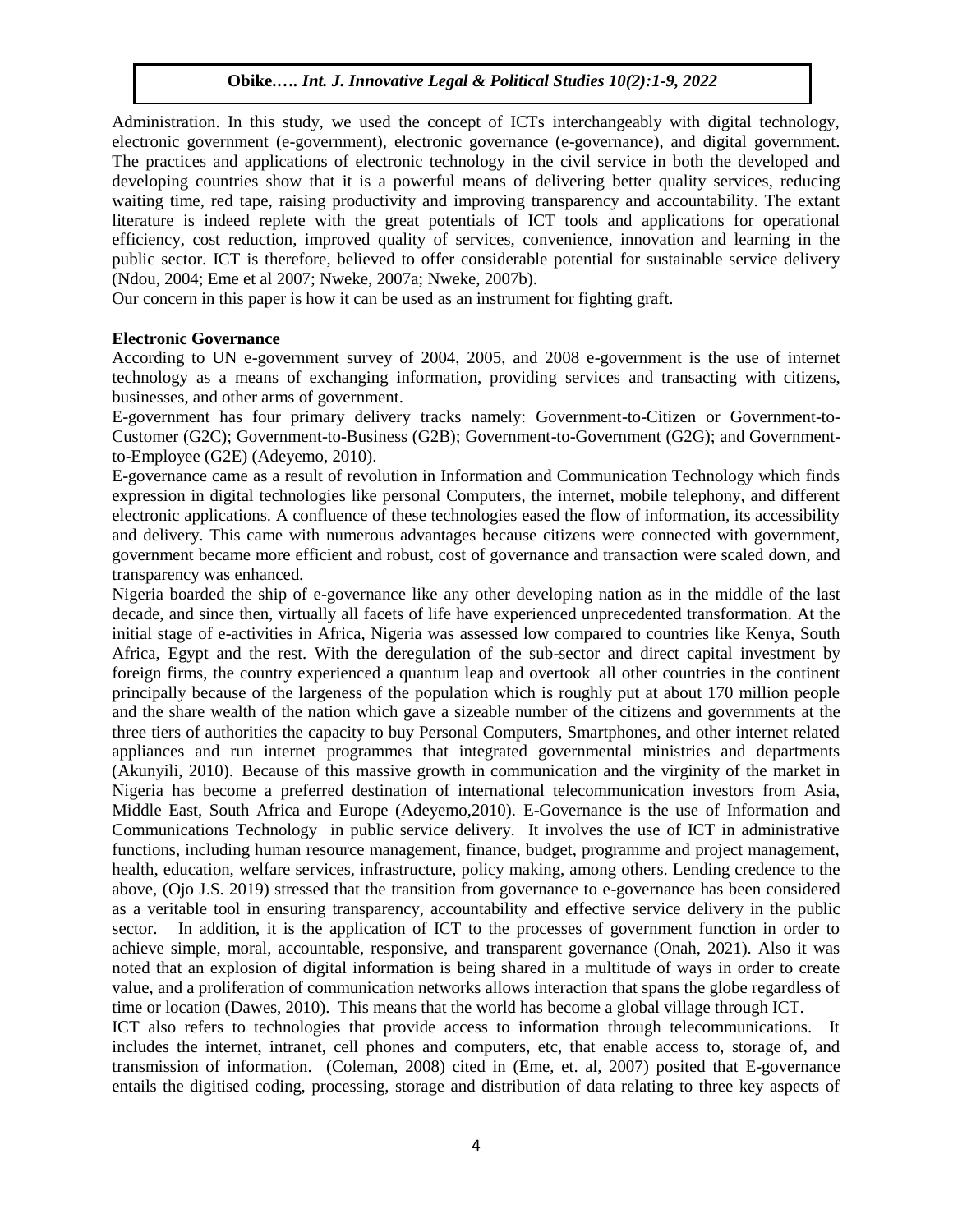governing societies: the representation and regulation of social actors, the delivery of public service; and the generation of and circulation of official information. This reinforces the importance of e-governance. Further insight is provided by (Bacus, 2001) cited in (Ojo J.S., 2013) when he opined that e-governance is defined as the application of electronic means in the interaction between government and citizens and government and businesses, as well as internal government operations to simplify and improve democratic government and business aspects of government. This interaction becomes more cogent if the fight against corruption is to be sustained as citizens, businesses, and even international community would have access to relevant information.

It is also defined as delivery of government services and information to the public using electronic channels (Baidyabati, 2012). (Crowley, 2008) cited in (Ojo, 2013) lends his voice to the fact that egovernance is the use of ICT for the planning, implementation, and monitoring of government's programmes, projects, and activities. There is unanimity among the authors about the necessity of egovernance and ICT. Each of the definitions provided added insight and significance of ICT to egovernance. The goals and objectives of e-governance are highlighted below-

The goals of e-governance include the following:

- Development of policy framework for managing information;
- Enhancing public services delivery;
- Improving the quality and cost-effectiveness of government operations;
- Engaging citizens in a democratic process;
- Creating administrative and institutional reforms, standards, best practices in accounting, auditing, etc.

The objectives of E-Governance include the following:

- $\triangleright$  To improve Government processes;
- $\triangleright$  To connect the citizens;
- $\triangleright$  To build external relations
- $\triangleright$  To ensure service delivery and transform governance;
- > To ensure transparency in governance;
- $\triangleright$  To ensure greater efficiency, productivity, accountability and speed in providing information;
- $\triangleright$  To provide qualitative cost-effective service;
- $\triangleright$  To build an informed society;
- $\triangleright$  To encourage citizen participation;
- $\triangleright$  To provide friendly, speedier and efficient interface;
- $\triangleright$  To eliminate the middleman (Amujiri, 2021).

If the goals and objectives of E-Governance as listed above are achieved, the fight against corruption would be successful, and corruption would be reduced to the barest minimum. Having analysed egovernance, focus would now be shifted to corruption, its menace, and how e-governance can help in its fight.

# **Corruption:**

The Dictionary defines corruption as "the act of corrupting or impairing integrity, virtue, or moral principle, the state of being corrupted or debased, loss of purity. It went further to describe it as 'the seeking of bribe, departure from what is pure/correct, destruction of data by manipulation of parts of it. To add to the Dictionary description of corruption, embezzlement, pilferage, theft, fraud, commercial crime, etc are all family members of corruption. It is the abuse of public office for personal gain. It permeates the entire spectrum of the society - public, private, corporate and individuals.

Nigeria is known to be one of the most corrupt countries in the world. Corruption has been a clog in the wheel of progress in the country. The menacing effect of corruption is evident, not only in Nigeria, but globally. It is the bane of underdevelopment of many countries, as monies meant for development and infrastructure provision are stolen by state actors and corporate managers and allies. It is cancerous to the national economies. In taming the obnoxious trend, the recent public sector reform embarked upon by the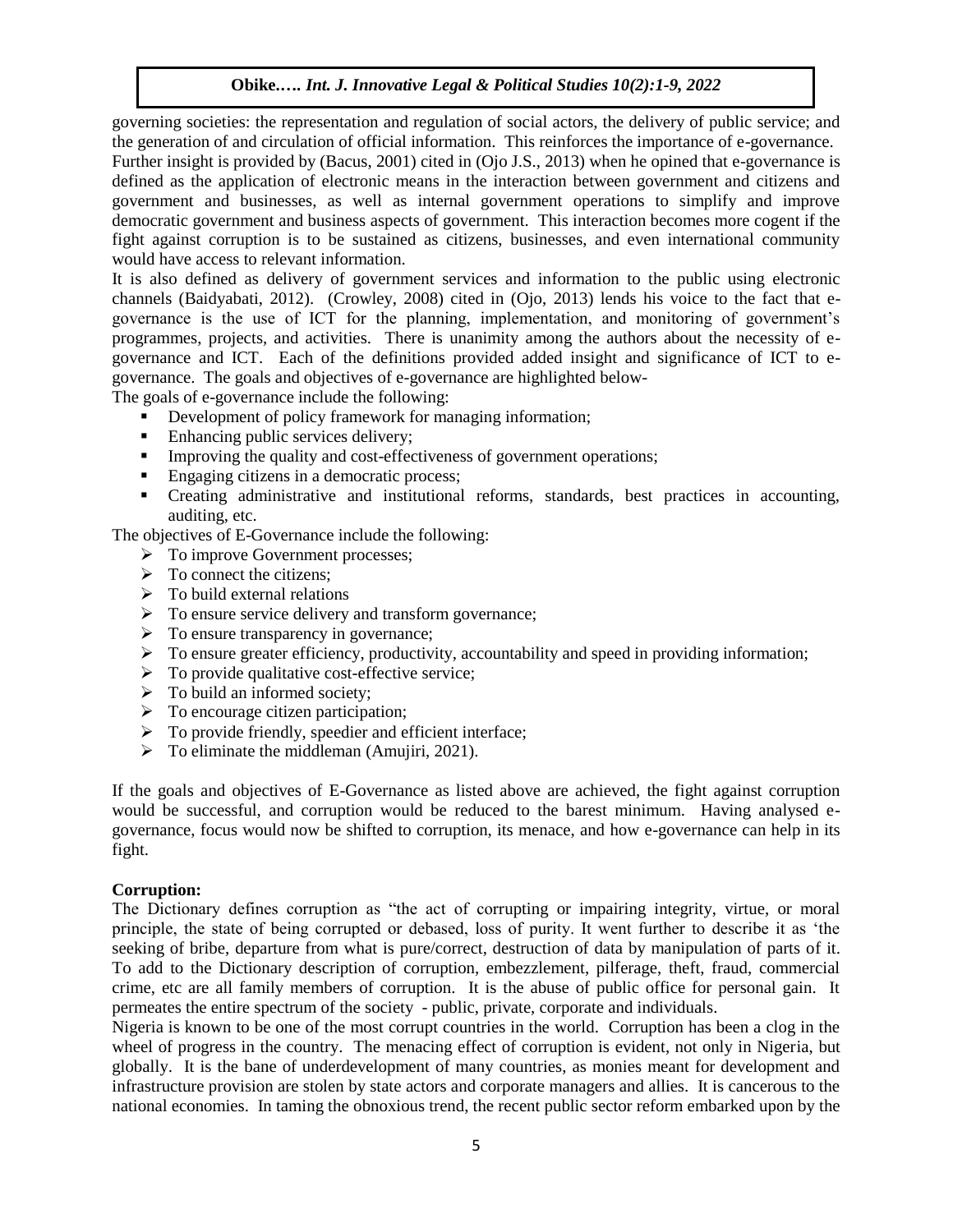Nigerian Government aimed at providing sanctity in the management and utilisation of public resources with the application of ICTs geared towards combating corruption has gained momentum. (Ojo, 2019). The capacity of ICTs as supporting tools in curbing the pervasiveness of institutional corruption is well known world over. Its conscious and sustained application in Nigeria would strengthen the fight against corruption. As part of efforts to curtail corruption, the Nigeria Government set up the Economic and Financial Crimes Commission (EFCC) in 2003, as a crime combating agency. The EFCC, in its first report, noted that corruption is so pervasive in Nigeria that it has turned public service for many into a kind of criminal enterprise. Graft has fuelled political violence, denied millions of Nigerians access to even the most basic health and education services, and reinforced police abuses and other widespread patterns of human rights violations. In addition, Nigerian Government also created the Independence Corrupt Practices Commission (ICPC) and the Code of Conduct Bureau, all in the fight against corruption. Yet, corruption remained unabated.

#### **Method of Data Collection and Analysis**

The reliability and validity of our data for this study lie in the use of observational techniques and documentations as our major method of data collection. This implies that, in the course of this research, data shall be gathered through secondary sources like materials from the internet, relevant textbooks, magazines, newspapers, conference papers, seminar papers, and statements of commentators as concerns the issue at hand. Equally, government documents, white papers, reports of panels of enquiry would also be of importance to this research. This method of data collection as adopted in this research would enable us to understand the comparative opinions of scholars and commentators with regard to the anticorruption reforms in Nigeria. This is because the use of documents allows the researcher access to information on areas where he cannot have access to respondents and could not study the issues concerned with decisions and dispositions among government officials. Another justification is that this method would assist to collect data stored in files, government archives, libraries, bookshops and other international document.

The nature of this study makes the use of qualitative descriptive analysis quite imperative.

#### **The Issues:**

#### **Transparency in the Conduct of Government Business:**

As indicated above, one of the objectives of e-governance is the entrenchment of transparency in the administrative processes and service delivery. This will plug the holes through which corrupt practices are perpetrated. It would eliminate the manual process which allowed much room for manipulation. The system would throw up any error(s) whether deliberate or accidental, and trigger investigation and corrective action. E-governance would stem the denials by government officials of receipts of monies. For example, local government officials used to deny receipt of allocations from the Federal Government. When Mrs Ngozi Okonjo-Iwuala assumed office as Nigeria's Finance Minister, she began to publish allocations to Local Governments in both print and electronic media. That denial stopped. That is one of the ways e-governance can help check corrupt practices. Public officials divert monies received on behalf of government into their privates pockets and falsify documents to cover it up. E-governance provides systems of collection and accountability, as well as platforms which assist in tracking malpractices. Davies and Fumega, cited in (Ojo, 2019) gave the following recipe for fighting corruption through egovernance:

- (i) Online Services: Platforms to offer public self-services that citizens can explore;
- (ii) Transparency Portals: These platforms provide periodic government publication of important documents which are accessible to the citizens online;
- (iii)Open Data Portals: These platforms offer access to data in machine-readable formats.
- (iv) Crowd Sources Reporting: This entails the citizens to report grievances regarding the activities of government;
- (v) Online Corruption Reporting: The platforms that enable citizens to report cases of corruption;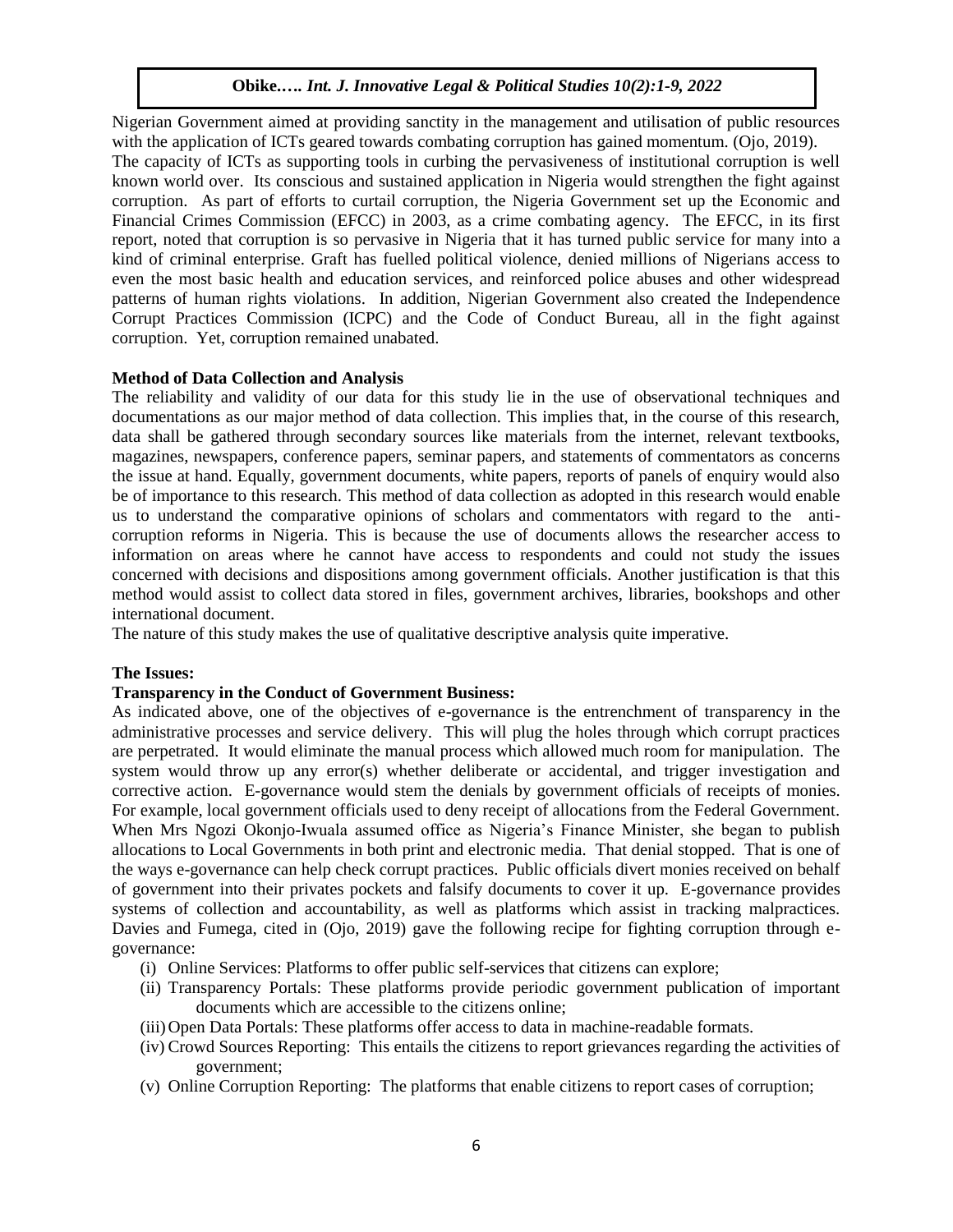- (vi) Online Right-to-Information Requests: Platforms that allow citizens to file right to information requests;
- (vii) Issues Reporting: Platforms that allow citizens to report problems with public service;
- (viii) Service Automation: Platforms that replace discretionary decision-making by public official with auditable software processes.

In addition to the measures listed above, it is necessary to acknowledge the other policies of the Federal Government, aimed at fighting corruption in the public service through the instrumentality of egovernance. They include Treasury Single Account (TSA), Government Integrated Financial Management Information System (GIFMIS), Central Bank of Nigeria's Cashless Policy, Bank Verification Number (BVN), National Identification Number (NIN), eNaira, among others. Also, the SERVICOM and Freedom of Information Acts are among the legal instruments designed to assist expose corruption in the public service.

# **Policy Framework**

Development of policy framework for managing information and service delivery, formulation and implementation of appropriate e-governance policies that ensure that public service delivery is driven by ICT, guarantees to some extent, a degree of standards in public service delivery. Strong e-governance policies are essential for the development, procurement and sustenance of e-governance infrastructure. It requires political will and huge financial commitment to transform from analogue/manual process to ICT driven processes. Once this transformation is achieved, there will be little or no room for corruption to thrive. For instance, the National Immigration Service (NIS) launched its e-service in June 2021. Since then, all international passport seekers were to visit the NIS website, fill out the required personal data and other information, pay the appropriate fee, which goes straight to the NIS account, and after a week, their passport would be delivered to them. Exploitation of passport applicants by NIS staff has been eliminated through this e-governance system. In addition, introduction of e-service has also reduced significantly, wastages associated with printing of application forms, inks, toners, among others, thereby ensuring efficiency and effectiveness of the process. This is yet another way e-governance helps in the fight against corruption because public officials present bogus budgets every year for consumables and obtain approvals, but most of the funds are diverted to their pockets.

#### **The Issue of Middlemen**

The activities of middlemen in public service delivery fuels corruption. The exploitation of the public in the course of delivering services is evident, and public service is made inaccessible without patronising them. Going through them to access service makes the cost of public services more expensive. They cannot be ignored as they have the capacity and intent to frustrate anybody who attempts to by-pass them. E-governance would eliminate the middlemen, and thus reduce significantly, the cost of service delivery to the public. Services could be accessed online through computers, laptops, phones, tablets, etc, thus, stemming the nefarious activities of middlemen in the process.

# **Engaging Citizens in a Democratic Process:**

E-governance has the potential of increasing participation by citizens in government policy formulation, decision making, democratic processes, feedback mechanism, and other interactive activities between government and citizens. Opinion polls, e-registration, e-voting, e-transmission of electoral results increase public confidence in the electoral process and thus, increase the urge by citizens to participate in such activities.

# **The Challenges & Recommendations**

# *High Cost of ICT Infrastructure*

In spite of the apparent necessity and benefits of e-governance, the high cost of ICT infrastructure poses a huge challenge to its procurement, maintenance and sustenance. This is partly due to the fact that all ICT items are imported and the exchange rate of the Nigerian currency (Naira) is so weak. Government is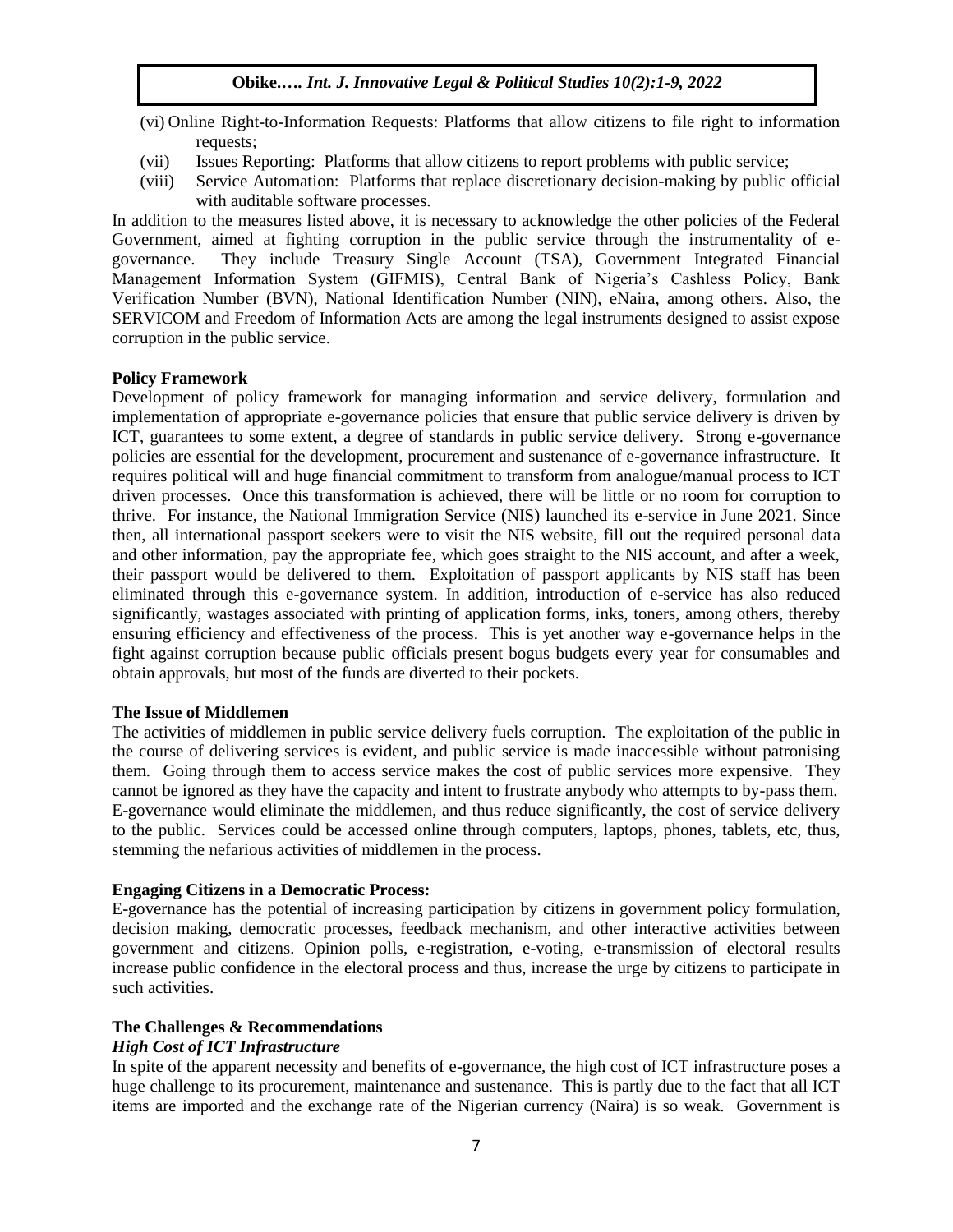faced with infrastructural deficit in critical areas like health, education, road, power and environment. Procurement of ICT infrastructure is therefore an added responsibility which government is grappling with. It is therefore, recommended that government may consider Public Private Partnership (PPP) arrangement to provide the needed financial, technical and professional intervention required to procure, manage and sustain ICT infrastructure, which is critical in the fight against corruption.

## *Non-coverage of Remote Areas*

E-governance faces another severe challenge in the area of internet coverage of remote areas in Nigeria. Most remote areas do not have internet access. It is impossible for e-governance to work in such areas. The citizens or those living in such areas are cut off, their participation in anything ICT is ruled out. For the objectives of e-governance to be realised, the entire spectrum of the society should be provided with internet accessibility and empowered to procure the needed gadgets and internet access. This would help in the fight against corruption.

#### *Inadequate Computer Literacy*

There is a huge gap between computer literates and illiterates amongst the citizens. The number of ICT professionals in the public- sector is grossly inadequate. This poses a great challenge to e-governance and ICT penetration in the country. Knowledge of computer and ICT is non-existent in most rural communities in the country. Attainment of the objectives of e-governance in such areas is therefore, unrealistic. The Nigerian government is tackling this challenge through the establishment of Digital Bridge Institute (DBI) in the six geo-political zones of the country. The DBI is mandated to bridge the gap as much as possible to deepen computer literacy in the respective zones. Computer literacy is essential among the citizens to understand the issues of e-governance, participate in, and be able to check and provide information that could assist in fighting corruption in the system.

#### *Insufficient Electricity Power*

Insufficiency of power supply is a problem bedeviling development in Nigeria. Epileptic power supply is a daily occurrence in the country. ICT equipment are powered by electricity power, they therefore, depend on electricity power for optimal performance. There is a huge gap between power requirement in the country and power supply. If power infrastructure is not adequately addressed, government's efforts towards transition to e-governance would not be achievable, and by extension, the fight against corruption may not succeed. It is therefore, essential for power infrastructure to be put in place to power the fight against corruption.

# **CONCLUSION**

E-governance has proved to be a dependable instrument to combat corruption in the developed countries. Its efficacy is also evident in developing countries that embraced e-governance earlier in their developmental process. Nigeria has commenced transition to e-governance and has already adopted some measures as indicated above to fight corruption. A step in the right direction. If penetration of egovernance is deepened to cover all strata of government, citizens empowered to participate in governance, ICT infrastructure improved, power supply improved and computer literacy heightened, corruption would be reduced to the barest minimum, if not eliminated, through e-governance.

#### **RECOMMENDATIONS**

What is needed most in Nigeria is the political will to execute the war on corruption not minding whose ox is gored. The usual ways of providing soft landing to political cronies through influencing sentences delivered by the judiciary must end for the good of the country and its citizenry. Those caught in the act must be made to face the full wrath of the law which will serve as a deterrent to others. Stealing from the public treasury would no longer be lucrative criminal enterprise. In this war, the judiciary must live up to its billing by shedding off technicalities that often set criminals free due to some simple procedures not observed by the prosecuting teams. Substances of cases before them should form pillars of their consideration and judgment not technicalities. By doing this they will help in the overall war on corruption. The judiciary is also another branch of government that e-procedures are not enshrined in court or tribunal proceedings. Judges are still taking minutes like secretaries instead of using modern